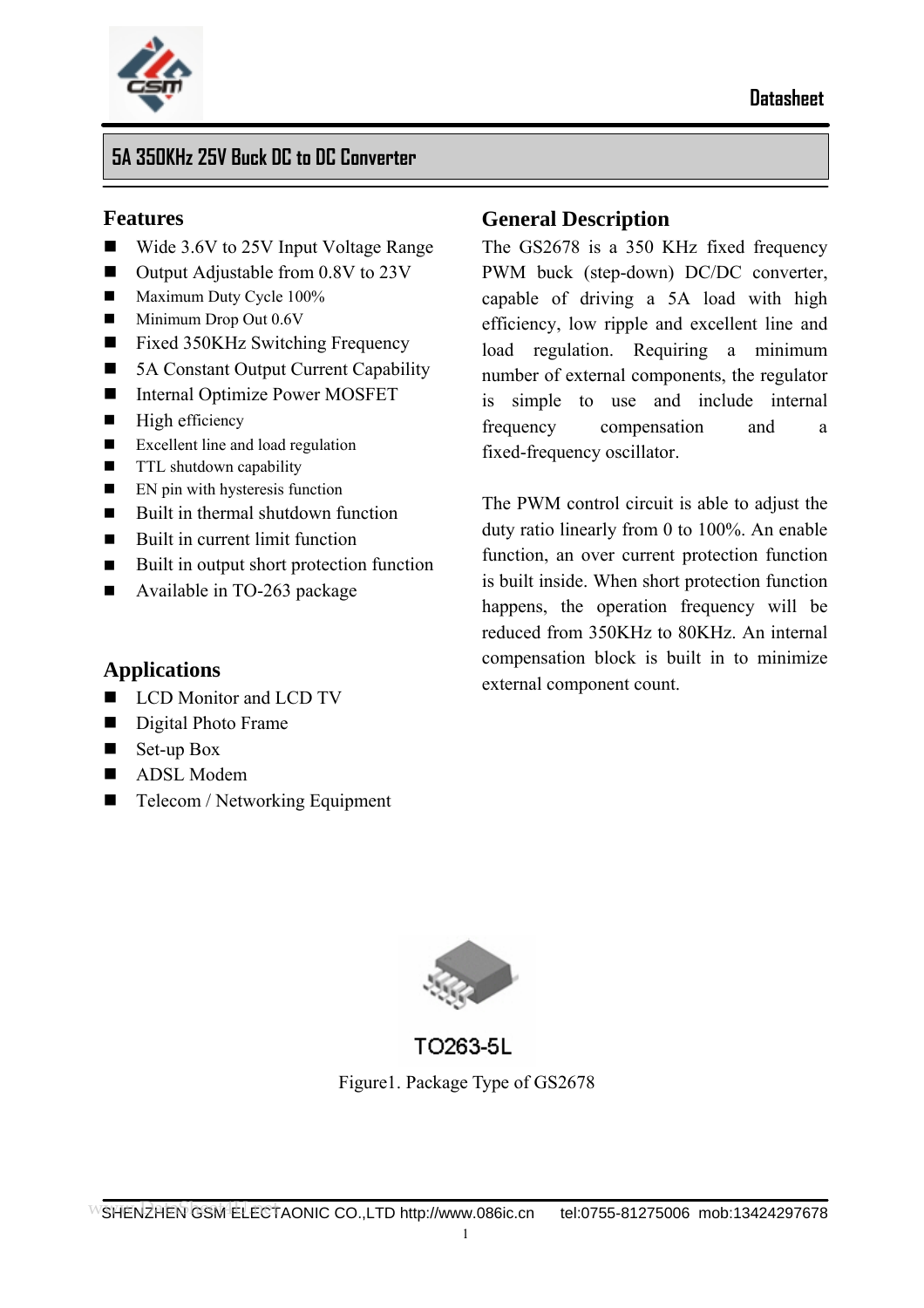# **Pin Configurations**



Figure2. Pin Configuration of GS2678 (Top View)

Table 1 Pin Description

| <b>Pin Number</b> | <b>Pin Name</b>                                                                                                                                                            | <b>Description</b>                                                                                                                                                                                                      |  |  |  |
|-------------------|----------------------------------------------------------------------------------------------------------------------------------------------------------------------------|-------------------------------------------------------------------------------------------------------------------------------------------------------------------------------------------------------------------------|--|--|--|
|                   | <b>GND</b>                                                                                                                                                                 | Ground Pin. Care must be taken in layout. This pin should be<br>placed outside of the Schottky Diode to output capacitor<br>ground path to prevent switching current spikes from inducing<br>voltage noise into GS2678. |  |  |  |
| 2                 | Feedback Pin (FB). Through an external resistor divider<br><b>FB</b><br>network, FB senses the output voltage and regulates it. The<br>feedback threshold voltage is 0.8V. |                                                                                                                                                                                                                         |  |  |  |
| 3                 | <b>SW</b>                                                                                                                                                                  | Power Switch Output Pin (SW). SW is the switch node that<br>supplies power to the output.                                                                                                                               |  |  |  |
| 4                 | EN                                                                                                                                                                         | Enable Pin. Drive EN pin high to turn on the device, drive it<br>low to turn it off. Floating is default high.                                                                                                          |  |  |  |
| 5                 | VIN                                                                                                                                                                        | Supply Voltage Input Pin. GS2678 operates from a 3.6V to<br>25V DC voltage. Bypass Vin to GND with a suitably large<br>capacitor to eliminate noise on the input.                                                       |  |  |  |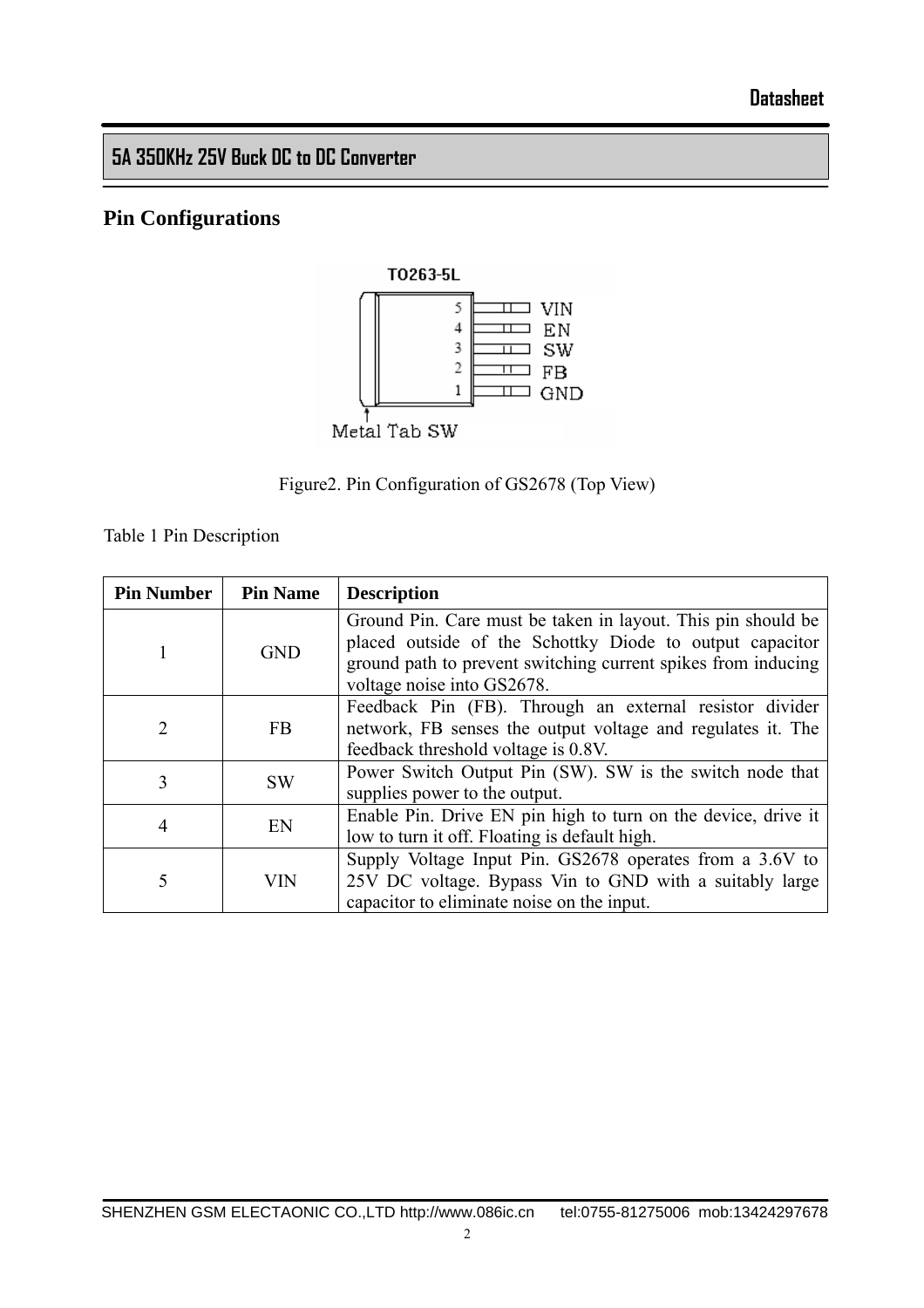### **Function Block**



Figure3. Function Block Diagram of GS2678

# **Typical Application Circuit**



Figure4. GS2678 Typical Application Circuit 12V-5V/5A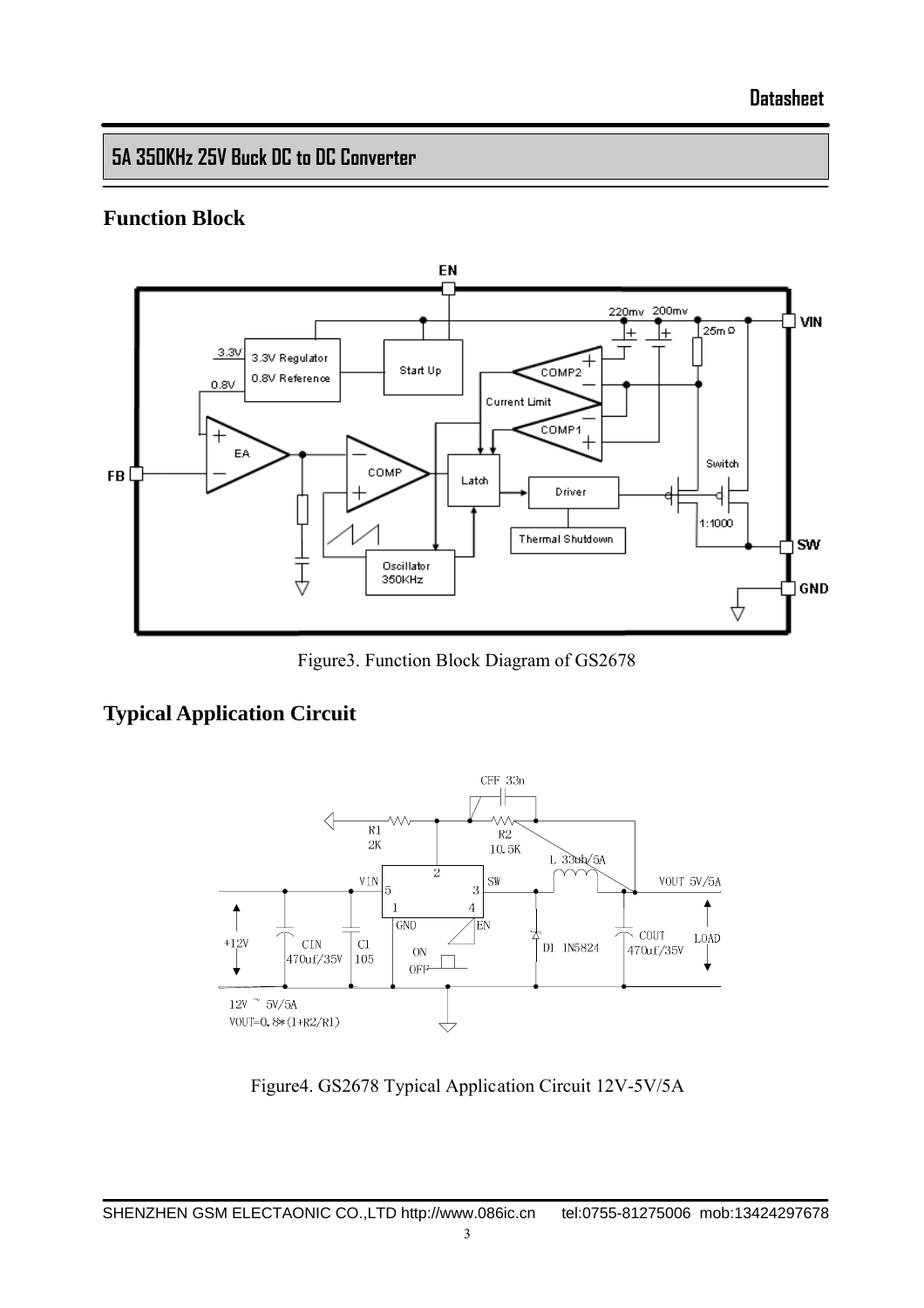### **Ordering Information**

|         |                    | <b>Part Number</b> | <b>Marking ID</b> | <b>Packing Type</b> |  |
|---------|--------------------|--------------------|-------------------|---------------------|--|
| Package | <b>Temperature</b> | <b>Lead Free</b>   | <b>Lead Free</b>  |                     |  |
|         | Range              | GS2678E1           | GS2678E1          | Tube                |  |
|         |                    | <b>GS2678TRE1</b>  | GS2678E1          | Tape & Reel         |  |

GSM Pb-free products, as designated with "E1" suffix in the par number, are RoHS compliant.

#### **Absolute Maximum Ratings**(**Note1**)

| <b>Parameter</b>                                                           | <b>Symbol</b>       | <b>Value</b>       | Unit          |
|----------------------------------------------------------------------------|---------------------|--------------------|---------------|
| Input Voltage                                                              | Vin                 | $-0.3$ to 30       | V             |
| Feedback Pin Voltage                                                       | $\rm V_{FB}$        | $-0.3$ to Vin      | V             |
| EN Pin Voltage                                                             | $V_{EN}$            | $-0.3$ to Vin      | V             |
| <b>Output Switch Pin Voltage</b>                                           | $V_{\text{Output}}$ | $-0.3$ to Vin      | V             |
| <b>Power Dissipation</b>                                                   | $P_D$               | Internally limited | mW            |
| Thermal Resistance (TO263)<br>(Junction to Ambient, No Heatsink, Free Air) | $R_{JA}$            | 50                 | $\rm ^{o}C/W$ |
| <b>Operating Junction Temperature</b>                                      | $T_{J}$             | $-40$ to 125       | $\rm ^{o}C$   |
| <b>Storage Temperature</b>                                                 | $T_{STG}$           | $-65$ to 150       | $\rm ^{o}C$   |
| Lead Temperature (Soldering, 10 sec)                                       | $T_{LEAD}$          | 260                | $\rm ^{o}C$   |
| ESD (HBM)                                                                  |                     | 2000               | V             |

**Note1:** Stresses greater than those listed under Maximum Ratings may cause permanent damage to the device. This is a stress rating only and functional operation of the device at these or any other conditions above those indicated in the operation is not implied. Exposure to absolute maximum rating conditions for extended periods may affect reliability.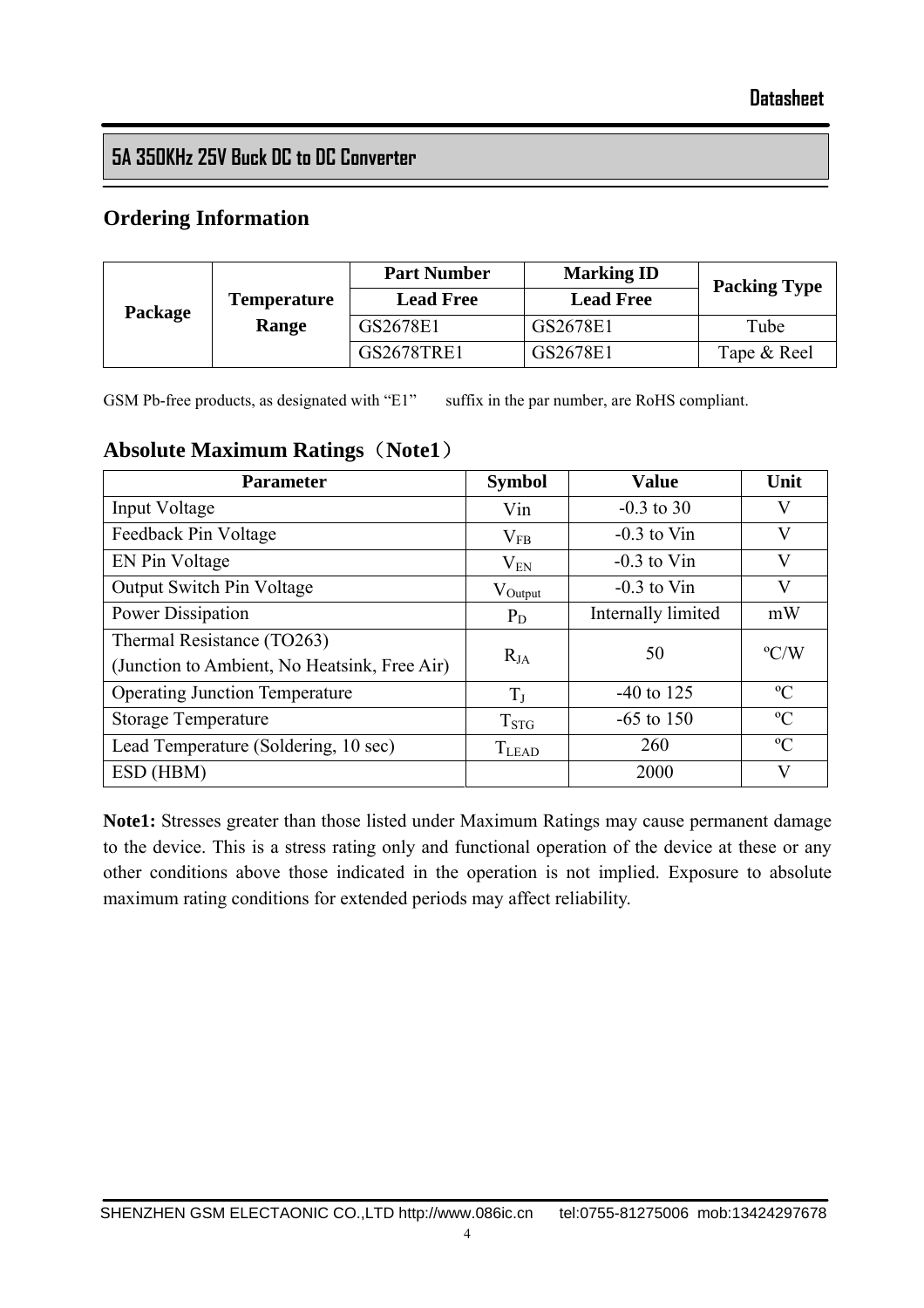### **GS2 Electrical Characteristics**

 $T_a = 25^{\circ}$ C;unless otherwise specified.

| <b>Symbol</b>                          | <b>Parameter</b>    | <b>Test Condition</b>                                | Min.  | Typ. | Max.  | Unit          |  |
|----------------------------------------|---------------------|------------------------------------------------------|-------|------|-------|---------------|--|
| System parameters test circuit figure4 |                     |                                                      |       |      |       |               |  |
| <b>VFB</b>                             | Feedback<br>Voltage | $V$ in = 5V to 25V, Vout=5V<br>Iload= $0.5A$ to $5A$ | 0.776 | 0.8  | 0.824 |               |  |
| Efficiency                             |                     | $Vin=12V$ , Vout=5V<br>$Iout=5A$                     | -     | 90   |       | $\frac{0}{0}$ |  |

#### **Electrical Characteristics (DC Parameters)**

Vin = 12V, GND=0V, Vin & GND parallel connect a 220uf/50V capacitor; Iout=500mA,  $T_a$  = 25℃; the others floating unless otherwise specified.

| <b>Parameters</b>              | <b>Symbol</b> | <b>Test Condition</b>                      | Min. | Typ.       | Max. | Unit          |
|--------------------------------|---------------|--------------------------------------------|------|------------|------|---------------|
| Input operation voltage        | Vin           |                                            | 3.6  |            | 25   | V             |
| <b>Shutdown Supply Current</b> | $I_{STBY}$    | $V_{EN} = 0V$                              |      | 60         | 200  | uA            |
| Quiescent Supply Current       | $I_q$         | $V_{EN}$ = 2V,<br>$V_{FB} = V_{1n}$        |      | 3          | 5    | mA            |
| <b>Oscillator Frequency</b>    | Fosc          |                                            | 298  | 350        | 402  | Khz           |
| <b>Switch Current Limit</b>    | $I_L$         | $V_{FB} = 0$                               |      | 8          |      | A             |
| EN Pin Threshold               | $\rm V_{EN}$  | High (Regulator ON)<br>Low (Regulator OFF) |      | 1.4<br>0.8 |      | $\mathbf{V}$  |
| EN Pin<br>Input Leakage        | $I_H$         | $V_{EN}$ =2V (ON)                          |      | 1          | 15   | <b>uA</b>     |
| Current                        | $I_{L}$       | $V_{EN}$ = 0V (OFF)                        |      | 1          | 15   | <b>uA</b>     |
| Max. Duty Cycle                | $D_{MAX}$     | $V_{FB} = 0V$                              |      | 100        |      | $\frac{0}{0}$ |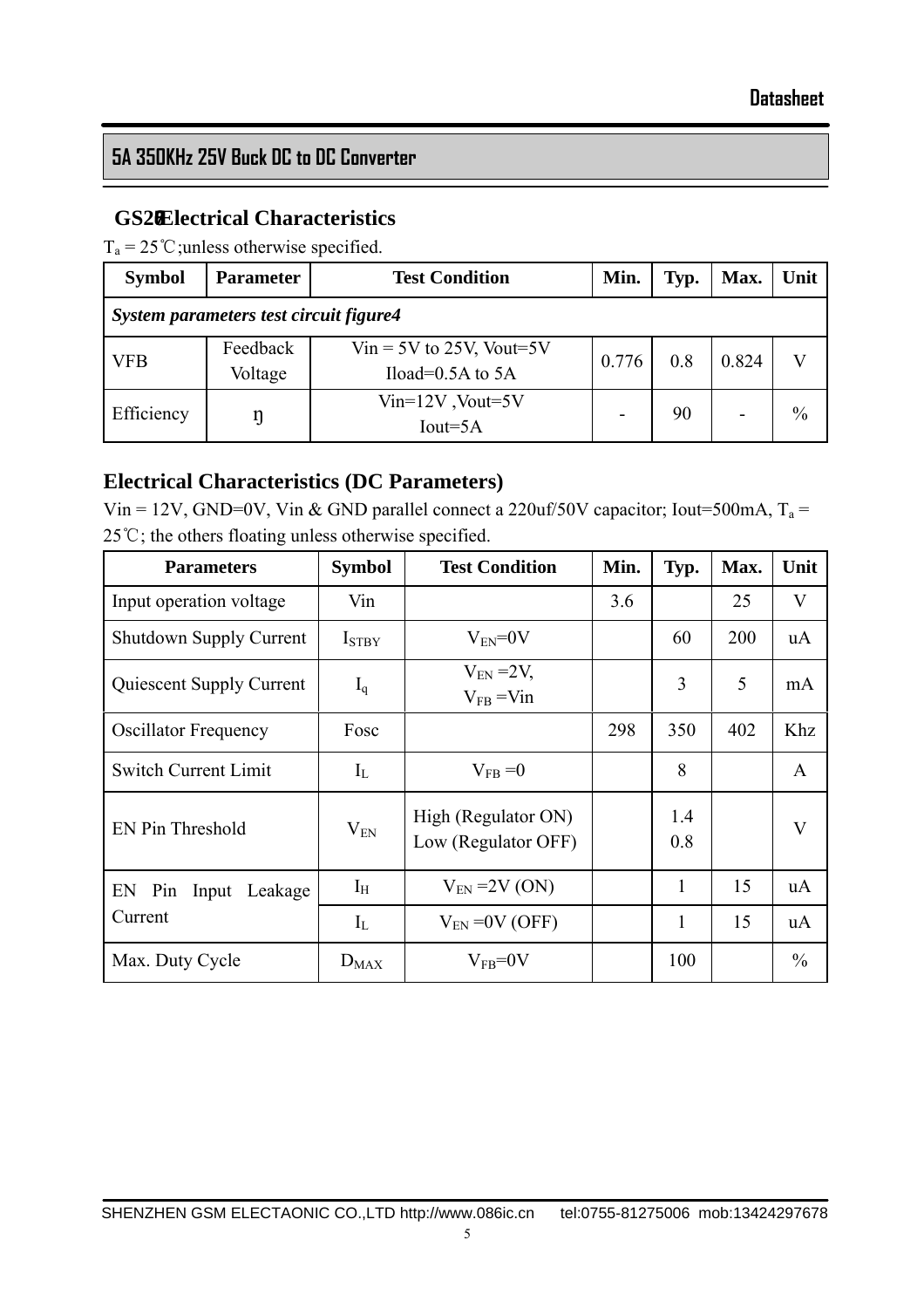### **Test Circuit and Layout guidelines**



Figure5. Standard Test Circuits and Layout Guides

Select R1 to be approximately 2K, use a 1% resistor for best stability.

C1 and CFF are optional; in order to increase stability and reduce the input power line noise, CIN and C1 must be placed near to PIN1 and PIN3;

For output voltages greater than approximately 10V, an additional capacitor CFF is required. The compensation capacitor is typically between 100 pf and 33 nf, and is wired in parallel with the output voltage setting resistor, R2. It provides additional stability for high output voltage, low input-output voltages, and/or very low ESR output capacitors, such as solid tantalum capacitors.

CFF=1/(31\*1000\*R2); This capacitor type can be ceramic, plastic, silver mica, etc. (Because of the unstable characteristics of ceramic capacitors made with Z5U material, they are not recommended.)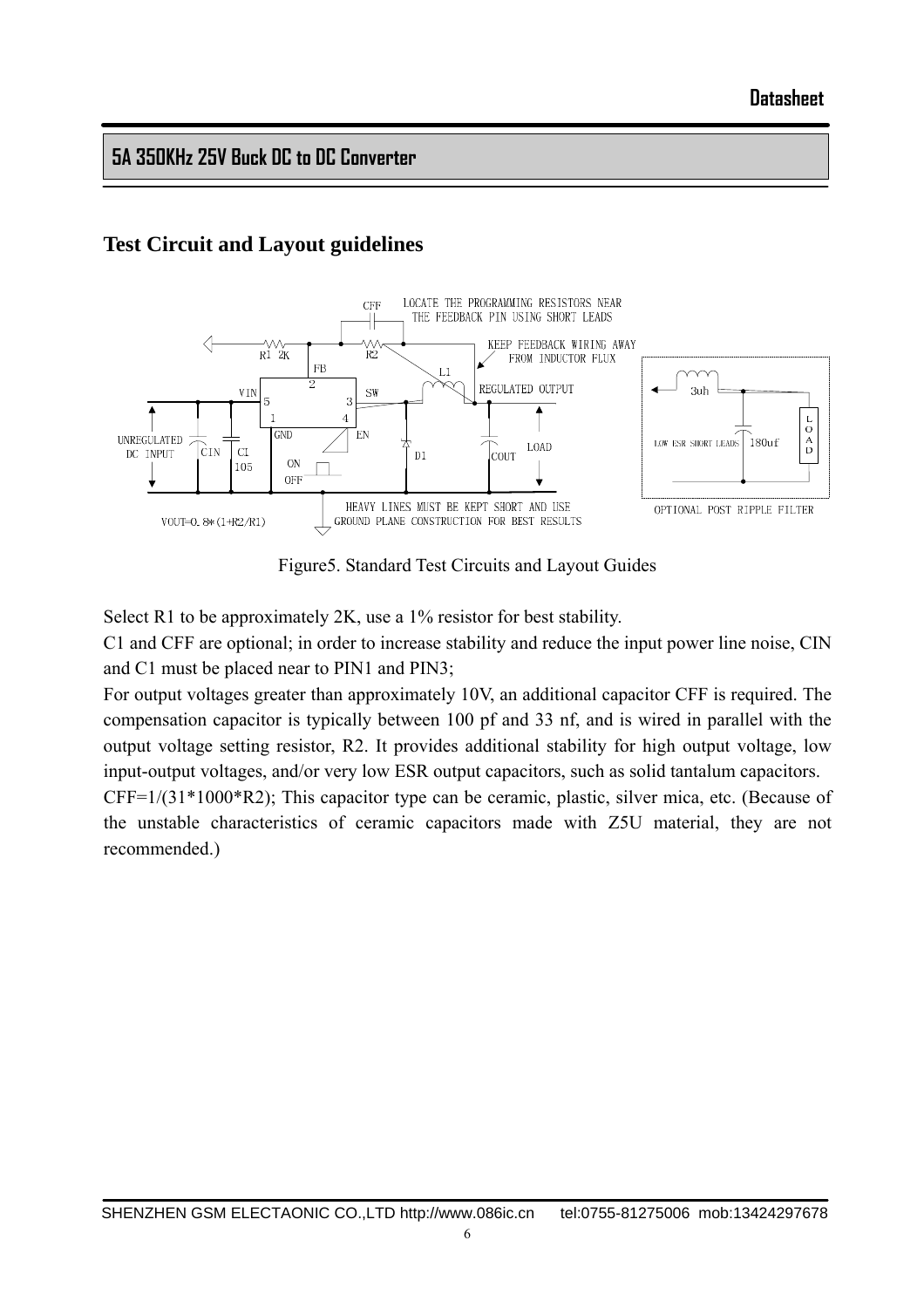# **Schottky Diode Selection Table**

| Current | Surface    | Through    | VR (The same as system maximum input voltage) |               |               |               |               |
|---------|------------|------------|-----------------------------------------------|---------------|---------------|---------------|---------------|
|         | Mount      | Hole       |                                               |               |               |               |               |
|         |            |            | 20V                                           | 30V           | 40V           | 50V           | 60V           |
| 1A      |            | $\sqrt{2}$ | 1N5817                                        | 1N5818        | 1N5819        |               |               |
|         |            |            |                                               |               |               |               |               |
|         |            | $\sqrt{2}$ | 1N5820                                        | 1N5821        | 1N5822        |               |               |
|         |            | $\sqrt{ }$ | <b>MBR320</b>                                 | <b>MBR330</b> | <b>MBR340</b> | <b>MBR350</b> | <b>MBR360</b> |
| 3A      | $\sqrt{ }$ |            | <b>SK32</b>                                   | <b>SK33</b>   | SK34          | <b>SK35</b>   | <b>SK36</b>   |
|         | $\sqrt{ }$ |            |                                               | 30WQ03        | 30WQ04        | 30WQ05        |               |
|         |            | $\sqrt{ }$ |                                               | 31DQ03        | 31DQ04        | 31DQ05        |               |
|         |            | $\sqrt{ }$ | SR302                                         | <b>SR303</b>  | SR304         | SR305         | <b>SR306</b>  |
|         |            |            |                                               |               |               |               |               |
|         |            | $\sqrt{ }$ | 1N5823                                        | 1N5824        | 1N5825        |               |               |
| 5A      |            | $\sqrt{ }$ | SR502                                         | <b>SR503</b>  | <b>SR504</b>  | <b>SR505</b>  | <b>SR506</b>  |
|         |            | $\sqrt{ }$ | <b>SB520</b>                                  | SB530         | SB540         | <b>SB550</b>  | <b>SB560</b>  |
|         | $\sqrt{ }$ |            |                                               | 50WQ03        | 50WQ04        | 50WQ05        |               |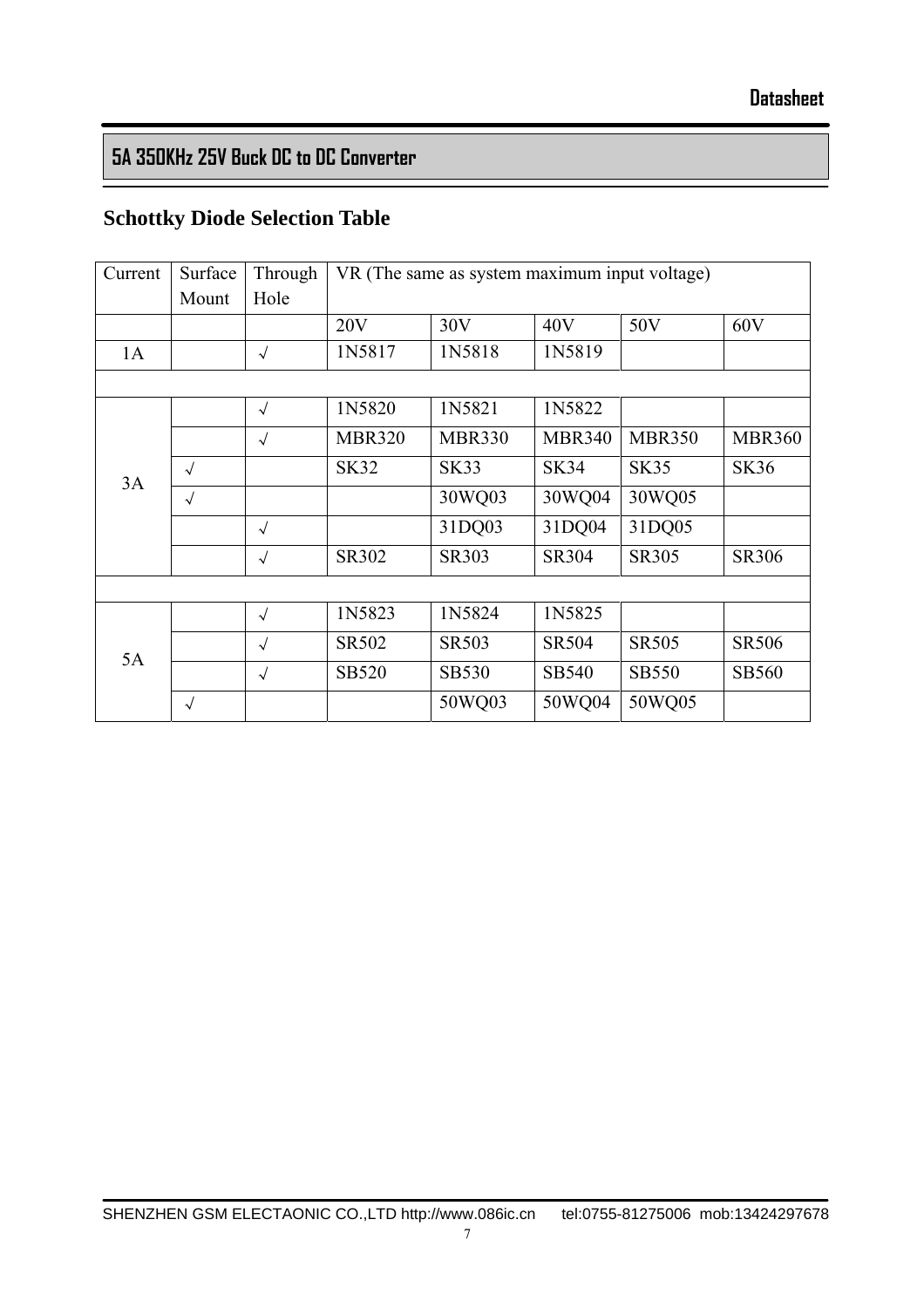### **Typical System Application for 24V ~ 12V/3A Version**



Figure6. GS2678 System Parameters Test Circuit  $(24V \sim 12V/3A)$ 

### **Typical System Application for 24V ~ 5V/5A**



Figure7. GS2678 System Parameters Test Circuit (24V ~ 5V/5A)